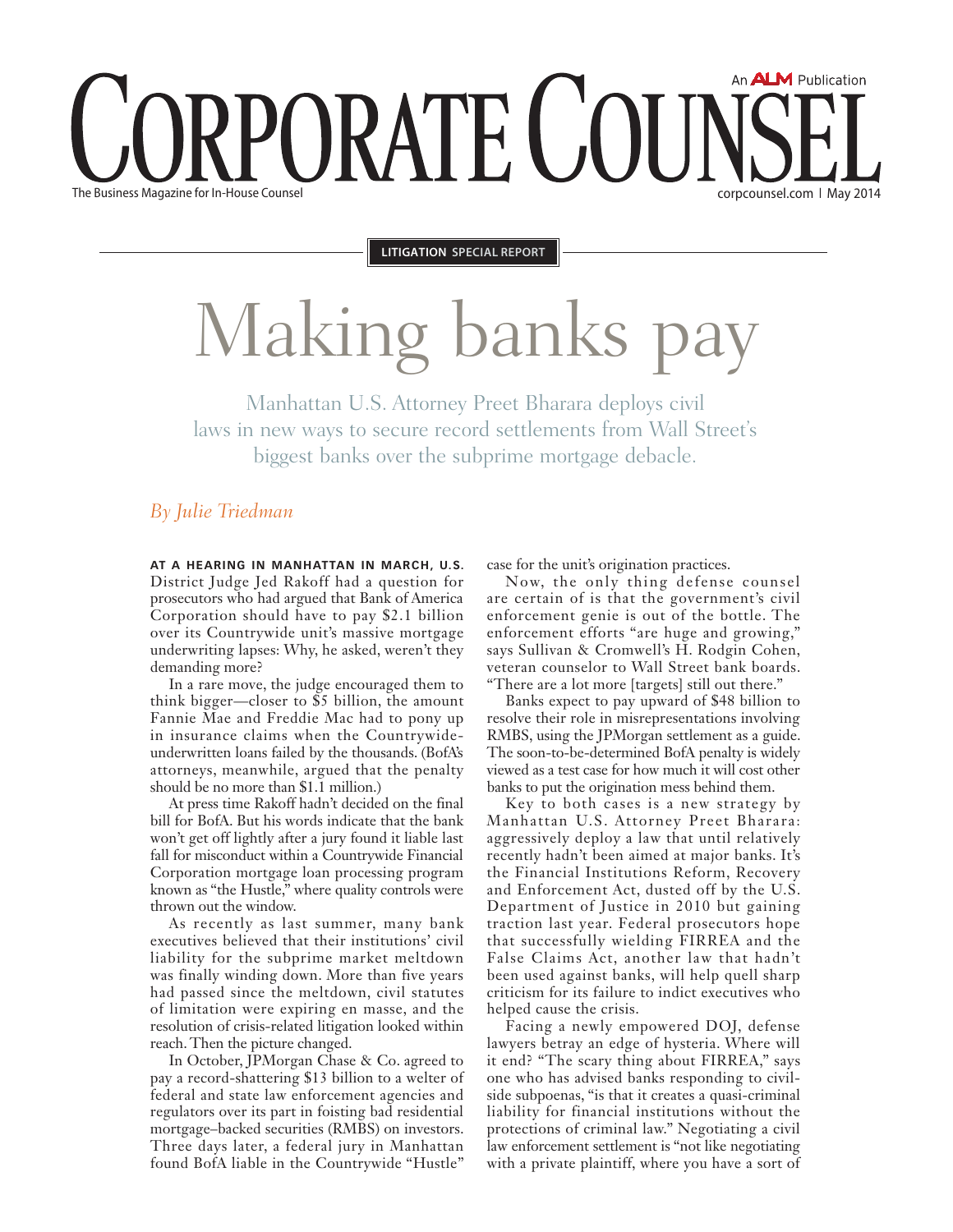Venn diagram, and wherever you overlap, that's where you find your settlement. The government just has their own circle—and you've just got to convince them to move it in your direction," says a lawyer handling a recent bank settlement.

Defense lawyers and former prosecutors credit the U.S. attorney's office in Manhattan with laying the groundwork for national efforts to prosecute mortgage-market

miscreants. "It was that office bringing groundbreaking cases that emboldened the rest of the [Justice Department] to bring the same types of cases," says BuckleySandler partner Andrew Schilling, Bharara's civil division chief from 2010 to 2012.

#### **The Civil standard of proof**

The DOJ appeared to have little appetite for mortgage-related criminal cases after it lost its only major federal criminal trial about the subprime meltdown, in 2009, involving the Brooklyn U.S. Attorney's trial of two Bear Stearns Companies Inc. hedge fund managers, Ralph Cioffi and Matthew Tannin. That prompted Sen. Elizabeth Warren, D-Mass., to question whether Attorney General Eric Holder's pricey mortgage settlements were a "timid enforcement strategy" that absolved banks of malpractice. U.S. District Judge Rakoff penned a scathing critique in The New York Review of Books in January contrasting Holder's efforts with the DOJ's successful efforts after the "junk bond" bubble to bring boardroom-level fraudsters to justice, noting that Drexel Burnham Lambert CEO Michael Milken earned a decade in prison.

Bharara, a former organized crime prosecutor, was sworn in just three months before the Bear Stearns verdicts. He had ringside seats on the Brooklyn U.S. attorney's trial disaster. Cioffi and Tannin faced up to 20 years in prison for counts including securities fraud, wire fraud and conspiracy over their failure to warn of looming losses. At trial, prosecutors presented damning emails that, they argued, proved that the two had lied to investors. But jurors interviewed postacquittal told *The New York Times* that the men's actions didn't cross the line into fraud; defense evidence that even economists had been uncertain about the direction of the mortgage market had seeded doubt in jurors' minds.

Bharara began looking for ways to bring high-impact civil cases, which require a lower burden of proof than criminal cases (a "preponderance of evidence" rather than "beyond a reasonable doubt"). Bharara and his then-deputy, Boyd Johnson III, found a like mind in Andrew Schilling, a former head of the office's civil rights unit; in March 2010 Bharara lured Schilling from Friedman Kaplan Seiler & Adelman to lead the civil division. In Schilling's first week, he was surprised to find that Bharara had temporarily moved down the hall. In the past, if civil-side lawyers had a meeting with the U.S. attorney, they trudged down Chambers Street to the criminal division. Now, the criminal side had to make the trip.

Bharara, Schilling, and Johnson (now at Wilmer Cutler Pickering Hale and Dorr) were particularly interested in the False Claims Act, a civil statute that carried the threat of treble damages, and in FIRREA, which many view as a quasi-criminal

#### Cases filed in the Southern District of New York

| Date filed                                                 | <b>Target</b>                                                               | Claims            | <b>Status</b>                                                                                                            |
|------------------------------------------------------------|-----------------------------------------------------------------------------|-------------------|--------------------------------------------------------------------------------------------------------------------------|
| 12/10                                                      | Buy-a-Home LLC and five<br>individual defendants                            | <b>FCA/FIRREA</b> | Settled in 2011 for \$4M with admissions of<br>conduct; owner received 70-month sentence<br>on related criminal charges. |
| 5/11                                                       | Deutsche Bank AG,<br>MortgageIT Inc.                                        | <b>FCA</b>        | Settled in May 2012 for \$202M with<br>admis-sion of conduct.                                                            |
| 8/11; case removed<br>to the Southern<br>District of Texas | Allquest Home Mortgage f/k/a<br>Allied Home Capital Corp.                   | <b>FCA/FIRREA</b> | Third amended complaint filed in October.                                                                                |
| 10/11                                                      | The Bank of New York<br><b>Mellon &amp; David Nichols</b>                   | <b>FIRREA</b>     | Partial settlement with BNY Mellon in 2012:<br>trial on remaining claims expected in 2015.                               |
| 2/12                                                       | CitiMortgage Inc.                                                           | <b>FCA/FIRREA</b> | Settled in February 2012 for \$158M with<br>admission of conduct.                                                        |
| 2/12                                                       | <b>Flagstar Bank FSB</b>                                                    | <b>FCA</b>        | Settled in February 2012 for \$133M with<br>admission of conduct                                                         |
| 10/12                                                      | Wells Fargo Bank N.A.                                                       | <b>FCA/FIRRFA</b> | Trial expected in mid-2015.                                                                                              |
| 10/12                                                      | Countywide Financial<br>Corp., Bank of America<br>Corp. and Rebecca Mairone | <b>FCA/FIRREA</b> | Trial ended 10/23/13 with government win on<br>all counts. Appeal/penalty award pending.                                 |
| 4/13                                                       | <b>Golden First Mortgage</b><br>Corp. & David Movtady                       | <b>FCA</b>        | Motion to dismiss decision pending.                                                                                      |
| 2/14                                                       | JPMorgan Chase Bank                                                         | <b>FCA</b>        | Settled in March for \$614 million.                                                                                      |

#### Cases filed in other districts

| 7/11 District of Illinois                                        | Robert Luce                                                                       | <b>FCA/FIRREA</b> | Luce lost motion to dismiss in 2012; settle-<br>ment negotiations ongoing.                                                 |
|------------------------------------------------------------------|-----------------------------------------------------------------------------------|-------------------|----------------------------------------------------------------------------------------------------------------------------|
| 2/12 Northern<br>District of Colorado                            | Bella Homes LLC and five<br>executives                                            | <b>FIRREA</b>     | Mortgage broker settled 3/12 for \$10M with<br>admission of all allegations. Individuals<br>settled for a combined \$2.8M. |
| 3/12 District of<br>Columbia                                     | <b>Bank of America Corporation</b><br>et al                                       | <b>FCA/FIRREA</b> | National mortgage servicing settlement.                                                                                    |
| 11/12 Eastern District of First Bank of Delaware<br>Pennsylvania |                                                                                   | <b>FIRREA</b>     | Settled in November 2012 for \$15.5M.                                                                                      |
| 2/13 Central District<br>of California                           | <b>McGraw Hill Companies Inc.,</b><br>Standard & Poor's Financial<br>Services LLC | <b>FIRREA</b>     | In discovery; government pushing for early<br>2015 trial and seeking as much as \$5B.                                      |
| 5/13 Northern District of<br>California                          | Reunion Mortgage Inc.                                                             | <b>FCA</b>        | Amended complaint filed in December<br>after individual defendant won a motion to<br>dismiss                               |
| 8/13 Western District<br>of North Carolina                       | Bank of America et al.                                                            | <b>FIRREA</b>     | Magistrate judge recommended dismissal<br>in March.                                                                        |
| 1/14 Eastern District of<br>North Carolina                       | Four Oaks Fincorp Inc.                                                            | <b>FIRREA</b>     | Settled for \$1.2M in January.                                                                                             |

Sources: PACER and BuckleySandler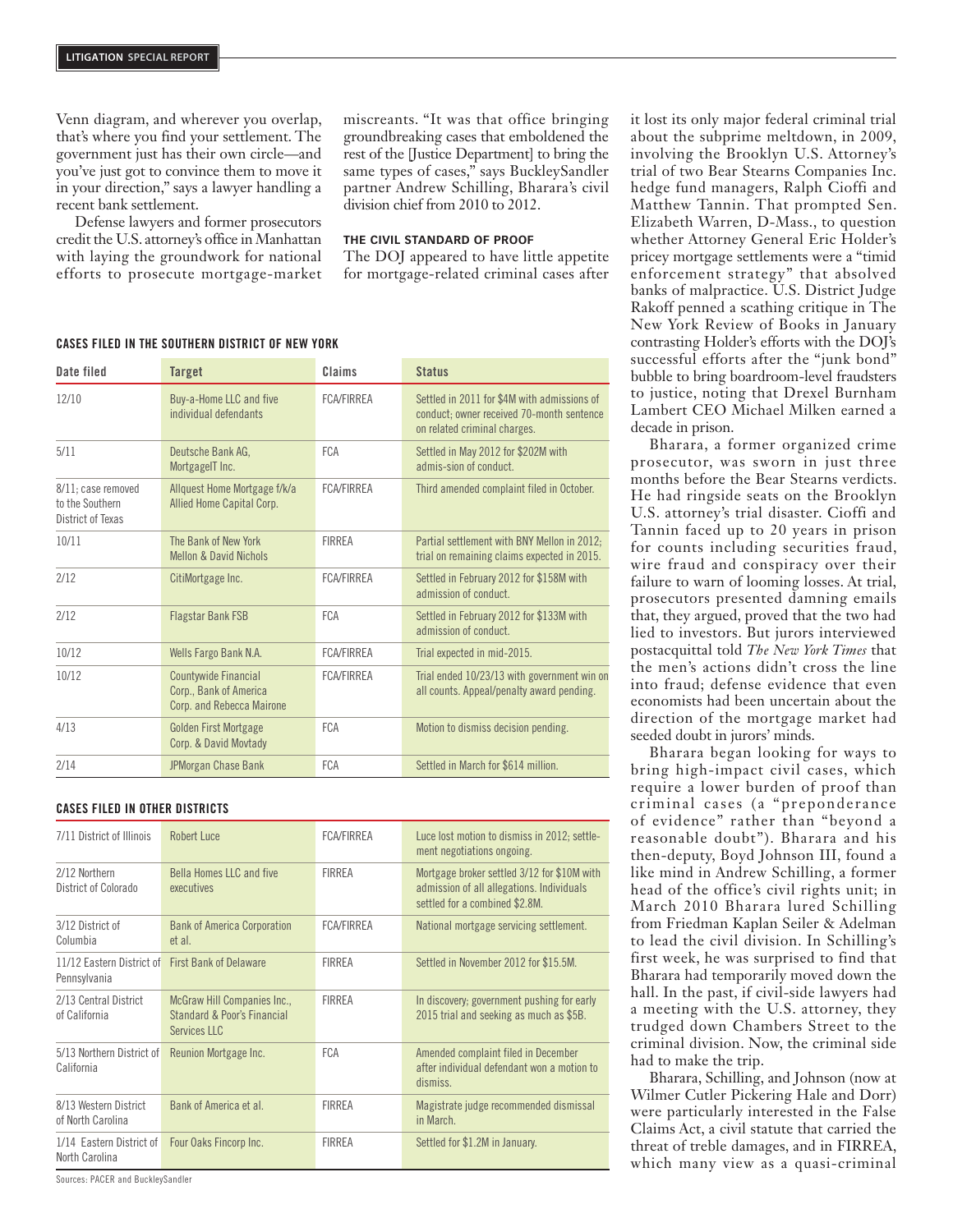statute. Originally framed by Congress after the savings and loan crisis to ensnare those defrauding federally insured banks and S&Ls, the act imposed civil liability for two kinds of criminal violations: those that inherently involved a financial institution, like false entries in bank records; and mail and wire fraud, insofar as they "affected" a financial institution. Unusually, the law authorized civil-side prosecutors to issue subpoenas and to breach a criminal division firewall to access grand jury information. Moreover, in contrast to the False Claims Act, where a government entity had to be the victim, cases could be brought where private losses were alleged.

Though the 1989 act's statutory penalties were lower than the FCA's limited to losses or gains due to the misconduct—it looked promising. But it hadn't been used much, except in Los Angeles, where the Central District's longtime civil chief, Leon Weidman, had been filing subpoenas under the act for years. Weidman's targets were those at the bottom of the fraud pyramid, where banks were the victim; they included borrowers who had lied on mortgage applications and neighborhood mortgage brokers who misrepresented borrowers' creditworthiness to banks. In the wake of the Bear Stearns verdict, Weidman told the DOJ to take a closer look at the statute in combating mortgage fraud.

#### **'getting real money back'**

Weidman's team had never used the statute against bank lenders and underwriters at the top of the mortgage food chain. Bharara and his top deputies wanted to change that. "We wanted to do cases that were significant enough that they were going to be litigated hard," Bharara says. "We were going to be developing clear law and precedent." His office's theory hinged on a single word in the statute that applies the act to fraud that "affected" a federally insured financial institution. Under the interpretation Bharara's office advanced, the institution could be "affected" by its own misconduct. Manhattan prosecutors were sent to learn what they could from Weidman; in 2010 the civil division issued its first subpoenas under the statute.

Bharara was also interested in the FCA, which in 2009 was increasingly being wielded against drug companies to strike billion-dollar-plus settlements. He sent prosecutors to Boston and Philadelphia, two offices with special teams devoted to bringing complex civil fraud cases; the Philadelphia U.S. attorney had also used

the FCA against small mortgage lenders, but those had generally settled without formal litigation.

Inc. The case built on a successful case filed a year before against a minor mortgage market participant, Buy-A-Home LLC.

## 'We wanted to do cases that were going to be litigated hard,' Bharara says. 'We were going to be developing clear law and precedent.'

Bharara, says Schilling, "didn't do small." But getting major cases off the ground required a shift in priorities. Bharara's 50 civil prosecutors, a third of the number on the criminal side, were already enormously busy. At any one time, they oversee about 1,000 active mostly defense-side matters involving a federal agency, ranging from slip-and-fall lawsuits to employment, FOIA and other disputes. In 2009 they were further bogged down representing the U.S. Treasury in the General Motors Company mega-bankruptcy and others. A handful of lawyers continued to bring civil rights, environmental and FCA cases, but "people's dockets were getting overwhelmed," says Bharara. There had never been a dedicated group whose only job "was to wake up and figure out what affirmative cases to do to ferret out fraud or hold people responsible." Bharara announced the formation of a six-lawyer civil frauds unit in March 2010, transferring three attorney positions from criminal to civil.

To lead the unit, Bharara recruited Heidi Wendel, a former civil-side assistant U.S. attorney heading up the state's 350-person Medicaid fraud control unit. Wendel had never met Bharara, but he quickly won her over. The civil fraud unit's mission, Bharara told her, "was in part to do big cases, attacking the big players that caused the crisis and getting real money back," Wendel recalls. Even though the unit was tiny, its efforts would be backed by the entire division.

To get major civil frauds cases off the ground also required a shift toward a more active, even combative stance than was the norm in the division. Civil "is a little more pointy-head culture than criminal," says Wendel. That quickly changed under Bharara.

#### **'a gun to your head'**

In early 2011 the division readied its first high-profile case, the mortgage origination practices of Deutsche Bank AG and a mortgage unit it had acquired, MortgageIT

That case had alleged liability for false claims about individual loans insured by the Federal Housing Administration that later defaulted. This time, lead prosecutor Brian Feldman pegged FCA liability not on individual defective loans, but on misrepresentations by MortgageIT in its annual certifications to the FHA. Those certifications allowed the bank to bypass the administration to endorse its loans for FHA insurance as a so-called direct endorsement lender, generating huge profits for the unit by increasing the price of mortgage loans when they resold them—and costing the U.S. taxpayer billions of dollars in insurance claims when many defaulted.

The expansion of liability was vast and sudden. Using a powerful narrative that would become a Southern District model, prosecutors accused the bank of intentionally weakening quality control, claiming treble damages on the face value of all loans the bank made, not just defective ones (minus anything the government got for the loans). Feldman's HUD certification theory "changed the whole game," says Wendel. "It changed what you had to prove." Three more FCA filings—against Allied Home Capital Corp., Citigroup Inc.'s mortgage unit and Flagstar Bank FSB—soon followed. Within a year, all but Allied had settled, reaping nearly \$500 million in settlements and admissions of the alleged conduct.

Litigators were beginning to draw parallels with the FCA settlements extracted from drug companies, which also relied on the government as a major buyer and on the continuing goodwill of regulators. "The business model is one where it's difficult if not impossible for companies to try these cases," says a defense lawyer involved in major pharma FCA settlements. "They've got a gun to your head." Beyond the potential for devastating trial losses, the suits expose banks to a "constant drumbeat of leaks,